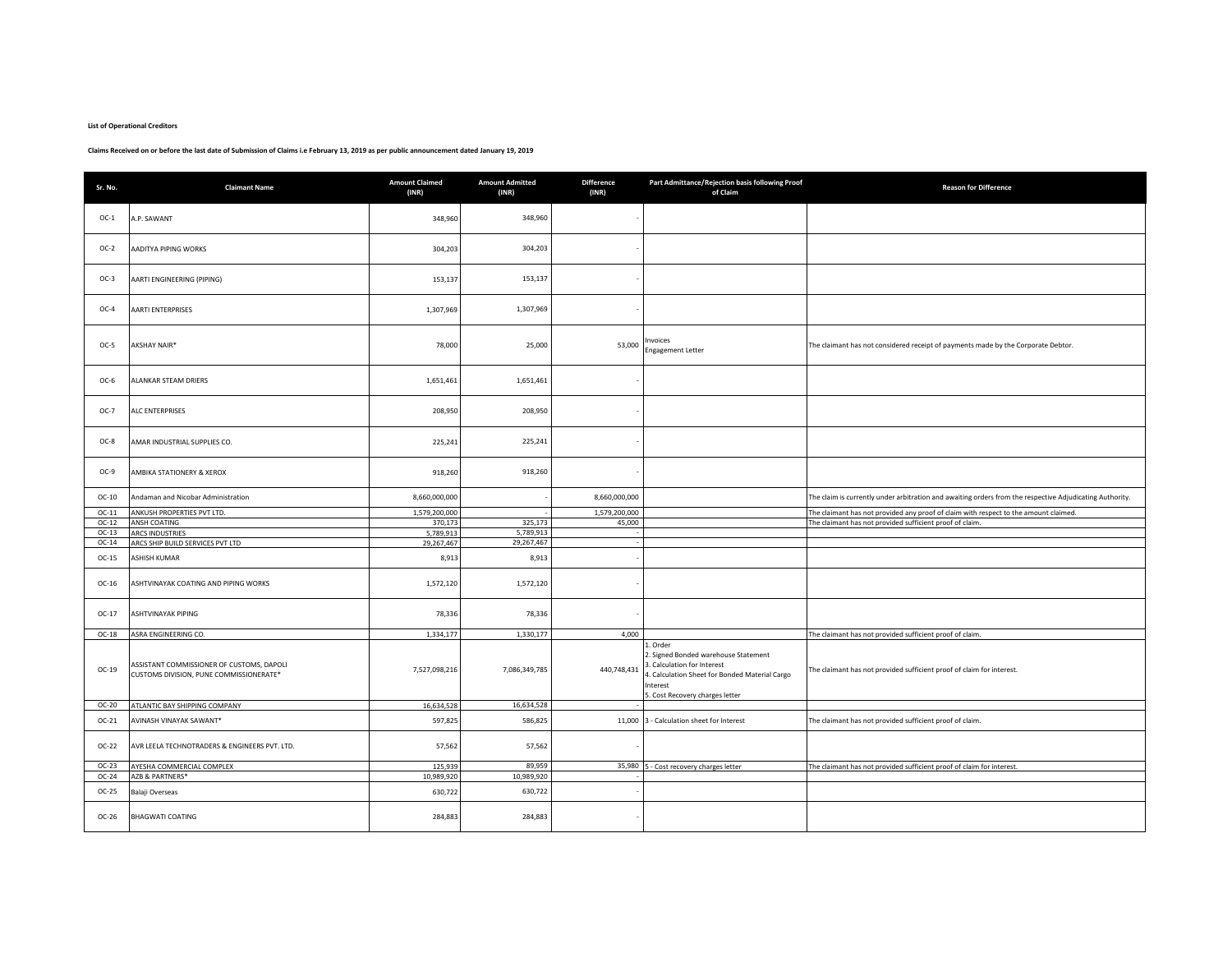| Sr. No. | <b>Claimant Name</b>                                | <b>Amount Claimed</b><br>(INR) | <b>Amount Admitted</b><br>(INR) | <b>Difference</b><br>(INR) | Part Admittance/Rejection basis following Proof<br>of Claim                       | <b>Reason for Difference</b>                                                                                                                   |
|---------|-----------------------------------------------------|--------------------------------|---------------------------------|----------------------------|-----------------------------------------------------------------------------------|------------------------------------------------------------------------------------------------------------------------------------------------|
| $OC-27$ | BHARANI HOSPITALITY SERVICES                        | 1,356,697                      | 788,777                         | 567,920 Invoice            |                                                                                   | The claimant has not provided sufficient proof of claim for interest.                                                                          |
| OC-28   | BHARAT ANANT SAWANT                                 | 2,546,395                      |                                 | 2,546,395                  | and Tax Receipts<br>Land Lease Agreement<br>and Tax Letters                       | The claimant has not provided sufficient proof of claim.                                                                                       |
| $OC-29$ | BHOIR DREDGING COMPANY PRIVATE LIMITED              | 33,409,044                     |                                 | 33,409,044                 | Work Order<br>Summary                                                             | The claimant has not provided any proof of claim.                                                                                              |
| $OC-30$ | BHOIR OFFSHORE PRIVATE LIMITED                      | 646,779,966                    | 93,710,560                      | 553,069,406                | Receipt<br>Leave and Licence Agreement<br>and Survey Copy                         | The claimant has not provided sufficient proof of claim.                                                                                       |
| $OC-31$ | BHOOMI SHIPWRIGHT PVT. LTD                          | 149,294                        | 139,294                         | 10,000                     |                                                                                   | The claimant has not considered receipt of payments made by the Corporate Debtor.                                                              |
| OC-32   | BLAST CLEAN PROTECT ENGINEERING AND CONSULTANTS     | 191,248                        | 191,248                         |                            |                                                                                   |                                                                                                                                                |
| $OC-33$ | BOMBAY JAMNAGAR ROADLINES                           | 2,852,144                      | 1,642,351                       | 1,209,793                  | <b>Nork Order</b><br>nvoices<br>Copy of Emails<br>Letter from Advocate            | The claimant has not considered receipt of payments made by the Corporate Debtor; also not provided<br>sufficient proof of claim for interest. |
| $OC-34$ | SE LIMITED                                          | 297,950                        | 297.950                         |                            |                                                                                   |                                                                                                                                                |
| OC-35   | CHAKRAVARTI ENTERPRISES                             | 2,760,000                      | 1,500,000                       | 1,260,000                  | <b>voices</b><br>urchase Order                                                    | The claimant has not provided sufficient proof of claim for interest.                                                                          |
| OC-36   | <b>CKT MULTIPLES*</b>                               | 2,069,699                      | 1,434,148                       | 635,551                    |                                                                                   | The claimant has not provided sufficient proof of claim.                                                                                       |
| OC-37   | D. BEHERA<br>ASSISTANT COMMISSIONER OF CUSTOMS      | 1,302,345,174                  | 1,259,600,728                   | 42,744,446                 | 1. EPCG certificates<br>2. Interest Calculation Sheet<br>3. Interest Notification | The claimant has not provided sufficient proof of claim for interest.                                                                          |
| $OC-38$ | D.S. SAWANT                                         | 187,071                        | 187,071                         |                            |                                                                                   |                                                                                                                                                |
| $OC-39$ | <b>D.Z.I ENTERPRISES</b>                            | 1,467,143                      | 1,467,143                       |                            |                                                                                   |                                                                                                                                                |
| OC-40   | DABIR MATERIAL SUPPLIER CO.                         | 3,559,503                      | 1,627,280                       | 1,932,224                  |                                                                                   | The claimant has not provided sufficient proof of claim for interest.                                                                          |
| OC-41   | DAMANI SHIPPING PVT LTD                             | 2,234,081                      | 2,234,081                       |                            |                                                                                   |                                                                                                                                                |
| OC-42   | Damania & Varaiya Chartered Accountants*            | 2,461,766                      | 2,461,766                       |                            |                                                                                   |                                                                                                                                                |
| $OC-43$ | DANIEL ENGINEERING WORKS AND SHIP REPAIRS           | 2,273,279                      | 1,301,278                       | 972,001                    | <b>Nork Order</b><br>nvoices                                                      | The claimant has not provided sufficient proof of claim for interest.                                                                          |
| OC-44   | DATTASAI ENTERPRISES                                | 1,255,986                      | 1,255,986                       |                            |                                                                                   |                                                                                                                                                |
| $OC-45$ | DATTASAI PRASAD ENTERPRISES                         | 339,180                        | 339,180                         |                            |                                                                                   |                                                                                                                                                |
| OC-46   | DHRITI ENTERPRISES                                  | 2,726,480                      | 1,223,892                       | 1,502,588                  |                                                                                   | The claimant has not provided sufficient proof of claim and proof of interest.                                                                 |
| OC-47   | DR. ANAND JAGANNATH MAYEKAR                         | 1,171,349                      | 637,806                         | 533,543                    | <b>Nork Order</b>                                                                 | The claimant has not provided sufficient proof of claim                                                                                        |
| OC-48   | DRS TOTAL SOLUTIONS PRIVATE LIMITED                 | 966,537                        | 561,083                         | 405,454                    |                                                                                   | The claimant has not provided sufficient proof of claim for interest.                                                                          |
| OC-49   | E T SHETTY                                          | 197,798                        | 197,798                         |                            |                                                                                   |                                                                                                                                                |
| OC-50   | ESCORTS PROTECTION DETECTION AND SECURITY SERVICES* | 11,301,649                     | 11,093,870                      | 207,779                    |                                                                                   | The claimant has claimed invoices for the period post liquidation commencement date.                                                           |
| OC-51   | <b>SKAY INDUSTRIES</b>                              | 902,161                        | 868,363                         | 33,798                     |                                                                                   | The claimant has not provided sufficient proof of claim                                                                                        |
| OC-52   | EXPRESS MACHINES AND SCAFFOLDING PVT. LTD.          | 41,469,393                     | 19,798,257                      | 21,671,136                 | ease Deed<br>and Survey Copy                                                      | The claimant has not provided sufficient proof of claim for interest and penalty.                                                              |
| $OC-53$ | <b>EXTREME ENGINEERS</b>                            | 99,541                         | 99,541                          |                            |                                                                                   |                                                                                                                                                |
| OC-54   | G.C. ENGINEERING                                    | 2,190,064                      | 1,701,500                       | 488,564                    | Licence Copy                                                                      | The claimant has not provided sufficient proof of claim                                                                                        |
| OC-55   | GAUS ENGINEERNG AND MARINE WORKS                    | 466,519                        | 466,519                         |                            |                                                                                   |                                                                                                                                                |
| OC-56   | GD SECURITY AND DETECTIVE SERVICES*                 | 5,574,783                      | 3,855,676                       | 1,719,107                  |                                                                                   | The claimant has not provided sufficient proof of claim for interest.                                                                          |
| OC-57   | <b>GEEKAY ENGINEERING SERVICES</b>                  | 129,687                        | 129,687                         |                            |                                                                                   |                                                                                                                                                |
| OC-58   | <b>GOA LAMINATORS*</b>                              | 52,130,554                     | 24,080,091                      | 28,050,463                 | Deed of Lease<br>Invoices                                                         | The claimant has not provided sufficient proof of claim for penal interest.                                                                    |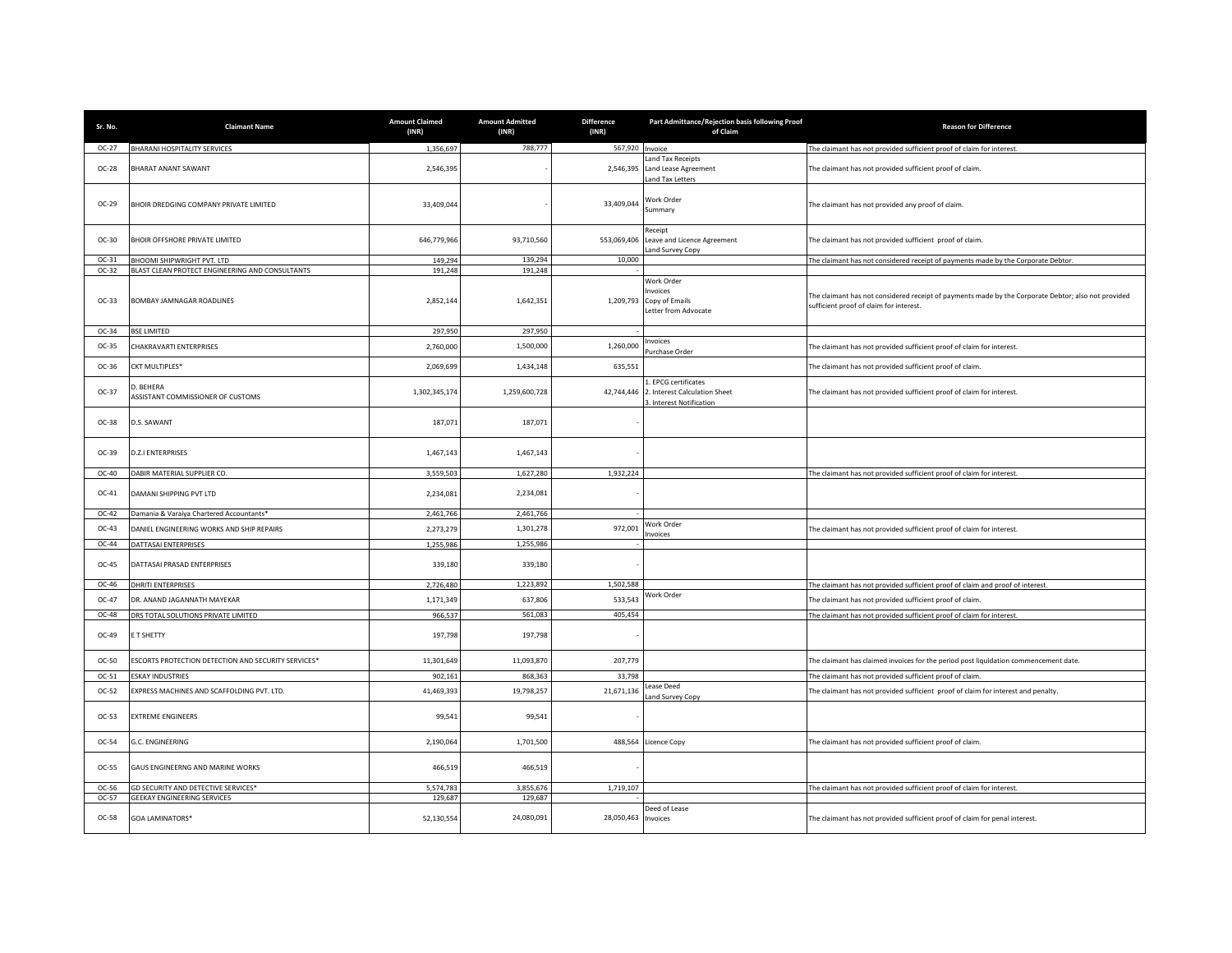| Sr. No.          | <b>Claimant Name</b>                                                  | <b>Amount Claimed</b><br>(INR) | <b>Amount Admitted</b><br>(INR) | <b>Difference</b><br>(INR) | Part Admittance/Rejection basis following Proof<br>of Claim | <b>Reason for Difference</b>                                                                   |
|------------------|-----------------------------------------------------------------------|--------------------------------|---------------------------------|----------------------------|-------------------------------------------------------------|------------------------------------------------------------------------------------------------|
| $OC-59$          | <b>GOODWILL ENTERPRISES</b>                                           | 337,618                        | 147,577                         | 190,041                    |                                                             | The claimant has not provided sufficient proof of claim for interest.                          |
| OC-60            | GORKHANATH ATMARAM SAWANT*                                            | 321,514                        | 321,514                         |                            |                                                             |                                                                                                |
| $OC-61$          | <b>GRAMPANCHAYT NAVASE*</b>                                           | 1,641,714                      | 146,507                         | 1,495,207                  | etters                                                      | The claimant has not provided sufficient proof of claim with respect to Property Tax invoices. |
| OC-62            | GRAMPANCHAYT SADA MIRYA*                                              | 1,210,605                      | 403,536                         | 807,069                    | . Assessment Extract of Building<br>. Letters               | The claimant has not provided sufficient proof of claim with respect to Property Tax invoices. |
| $OC-63$<br>OC-64 | GROUP GRAMPANCHAYT MIRJOLE*<br><b>GULTARE ENERGY PROJECTS PVT LTD</b> | 2,745,496<br>835,834,526       | 2,745,496                       | 835,834,526                |                                                             | The claimant has not provided any proof of claim.                                              |
|                  |                                                                       |                                |                                 |                            |                                                             |                                                                                                |
| OC-65            | GURUKRUPA MANGAL KARYALAY                                             | 31,972                         | 31,972                          |                            |                                                             |                                                                                                |
| OC-66            | H.M & SONS                                                            | 998,853                        | 998,853                         |                            |                                                             |                                                                                                |
| OC-67            | HANUMANT RAGHUNATH TATKE                                              | 993,615                        | 993,615                         |                            |                                                             |                                                                                                |
| OC-68            | <b>HARIS MARINE PRODUCTS</b>                                          | 21,141,563                     | 15,599,194                      |                            | 5,542,369 Court Decree                                      | The claimant has not provided sufficient proof of claim for interest.                          |
| OC-69            | HINDUSTAN MARINE COATING                                              | 108,425                        | 93,144                          | 15,281                     |                                                             | The claimant has not provided sufficient proof of claim.                                       |
| OC-70            | HITHESH SECURITY AGENCY*                                              | 34,522                         | 34,522                          |                            |                                                             |                                                                                                |
| $OC-71$          | HOTEL AASWAD                                                          | 352,390                        | 352,390                         |                            |                                                             |                                                                                                |
| OC-72            | <b>HOTEL ALPHA</b>                                                    | 365,385                        | 365,385                         |                            |                                                             |                                                                                                |
| OC-73            | <b>HOTEL JYOTI</b>                                                    | 356,811                        |                                 | 356,811                    | nvoices                                                     | The claimant has not provided sufficient proof of claim.                                       |
| OC-74            | HOTEL NEO OCEAN VIEW                                                  | 5,190,325                      | 5,190,325                       |                            |                                                             |                                                                                                |
| OC-75            | HOTEL NEW PATHIK                                                      | 1,621,944                      | 643,946                         | 977,998                    | Leave and Licence Agreement                                 | The claimant has not provided sufficient proof of claim.                                       |
| OC-76            | IDBI CAPITAL MARKETS AND SECURITIES LIMITED                           | 88,323,507                     | 88,323,507                      |                            |                                                             |                                                                                                |
| OC-77            | INDUSCARE EQUIPMENTS                                                  | 319,207                        | 319,207                         |                            |                                                             |                                                                                                |
| OC-78            | NDUSTRIAL ELECTRICAL PRODUCTS PVT. LTD.                               | 12,391,068                     | 12,086,945                      | 304,123                    | Work Order                                                  | The claimant has not provided sufficient proof of claim.                                       |
| OC-79            | JAI BHAIRI ENTERPRISES                                                | 1,067,266                      | 1,067,266                       |                            |                                                             |                                                                                                |
| OC-80            | AI MATA ENGINEERING                                                   | 47,179                         | 47,179                          |                            |                                                             |                                                                                                |
| OC-81            | ANANI BUILDERS                                                        | 983,821                        | 983,821                         |                            |                                                             |                                                                                                |
| OC-82            | JAREENA ENGINEERING WORKS                                             | 962,269                        | 958,269                         | 4,000                      |                                                             | The claimant has not provided sufficient proof of claim.                                       |
| OC-83<br>OC-84   | JATIN ENTERPRISES<br>JAY AMBE XEROX CENTRE*                           | 1,961,870<br>13,791            | 1,399,920<br>13,791             | 561,949                    |                                                             | The claimant has not provided sufficient proof of claim for interest.                          |
| OC-85            | JAY AMBE ZEROX CENTRE*                                                | 88,111                         | 83,124                          | 4,987                      | Invoices                                                    | The claimant has not provided sufficient proof of claim for interest.                          |
| OC-86            | JAY JOGESWARI INDUSTRIES                                              | 1,129,253                      | 1,129,253                       |                            |                                                             |                                                                                                |
| OC-87            | JAY MATA DI MARINE                                                    | 1,003,263                      | 1,003,263                       |                            |                                                             |                                                                                                |
| OC-88            | JAYASHRI RAJATHANI BHOJNALAYA                                         | 120,806                        | 120,806                         |                            |                                                             |                                                                                                |
| OC-89            | JAYDEVI COATING                                                       | 969,770                        | 969,770                         |                            |                                                             |                                                                                                |
| OC-90            | K G N ASSOCIATES                                                      | 1,380,908                      | 1,380,908                       |                            |                                                             |                                                                                                |
| OC-91            | K. ABDUL RAZAK*                                                       | 2,304,876                      |                                 | 2,304,876                  |                                                             | The claimant has not provided sufficient proof of claim.                                       |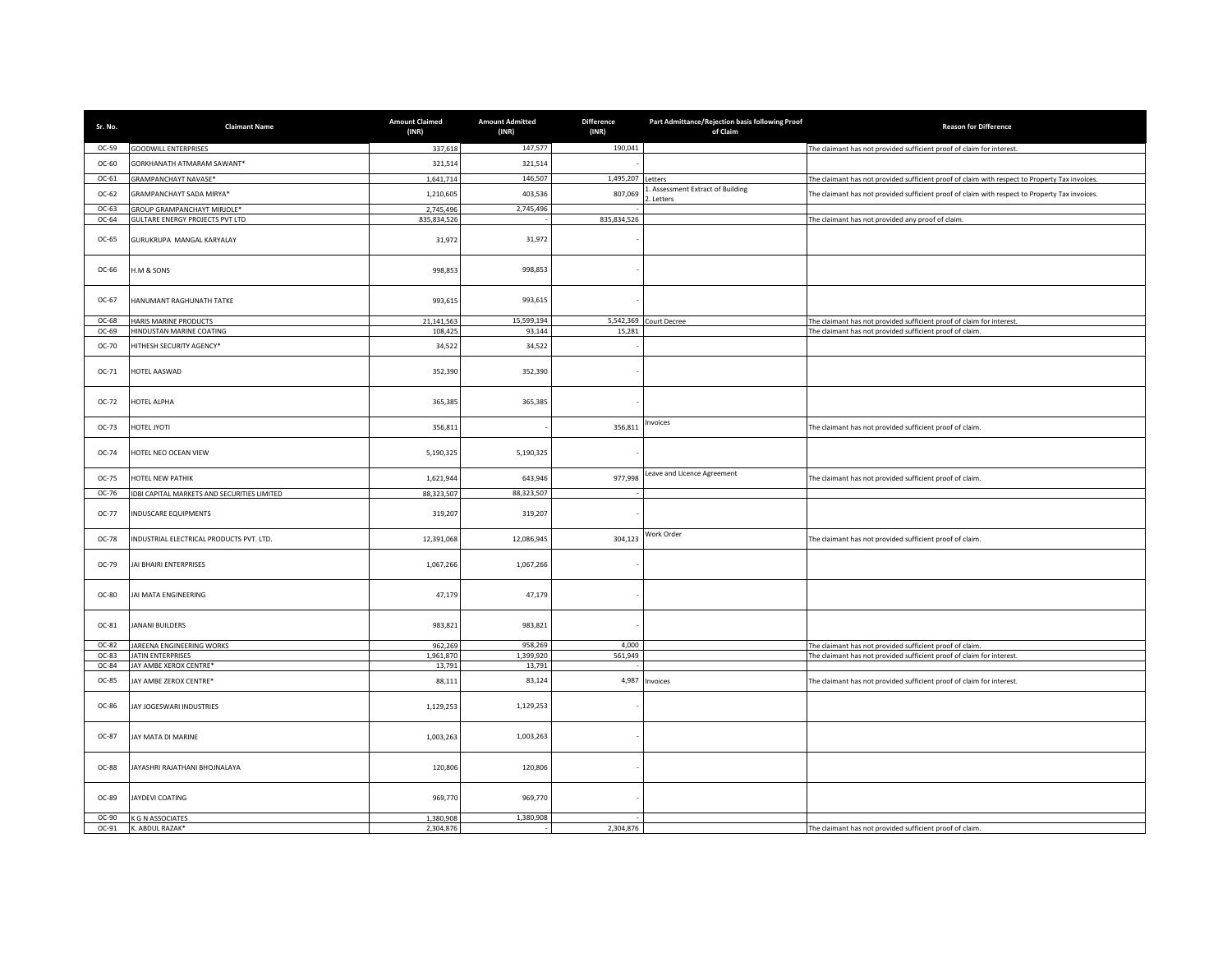| Sr. No.            | <b>Claimant Name</b>                                       | <b>Amount Claimed</b><br>(INR) | <b>Amount Admitted</b><br>(INR) | <b>Difference</b><br>(INR) | Part Admittance/Rejection basis following Proof<br>of Claim                | <b>Reason for Difference</b>                                                                                                                       |
|--------------------|------------------------------------------------------------|--------------------------------|---------------------------------|----------------------------|----------------------------------------------------------------------------|----------------------------------------------------------------------------------------------------------------------------------------------------|
| OC-92              | K.K.INDUSTRIES*                                            | 1,954,960                      | 1,732,249                       | 222,710                    |                                                                            | The claimant has not provided sufficient proof of claim.                                                                                           |
| OC-93              | KADAM SECURITY SERVICES*                                   | 6,151,014                      | 5,227,732                       | 923,282                    | nvoices                                                                    | The contract with the claimant has been terminated on October 15, 2018. The invoices raised post the<br>termination date have not been considered. |
| OC-94              | <b>KAPILESHWAR AND ASSOCIATES</b>                          | 25,000                         | 25,000                          |                            |                                                                            |                                                                                                                                                    |
| OC-95              | KASHMIRA ENTERPRISES                                       | 1,912,261                      | 1,912,261                       |                            |                                                                            |                                                                                                                                                    |
| OC-96              | KAWASAKI HEAVY INDUSTRIES LTD.                             | 252,699,000                    | 212,875,000                     | 39,824,000                 | Agreement<br>Minutes of the Meeting<br><b>Fermination Notice</b><br>etters | The claimant has not provided sufficient proof of claim.                                                                                           |
| OC-97              | KESHAV VITTHAL VAIDYA                                      | 410,293                        | 410,293                         |                            |                                                                            |                                                                                                                                                    |
| OC-98              | KETAN SALES CORPORATION                                    | 1,400,303                      | 1,346,394                       | 53,909                     | nvoices                                                                    | The claimant has not provided sufficient proof of claim for interest.                                                                              |
| OC-99              | KNIGHT DETECTIVE AND SECURITY SERVICES PVT. LTD*           | 963,436                        | 907,308                         | 56,129                     |                                                                            | The claimant has claimed invoices for the period post liquidation commencement date for which payment                                              |
| OC-100             | KOMAL ENTERPRISES                                          | 196,649                        | 196,649                         |                            |                                                                            | has already been made.                                                                                                                             |
| $OC-101$           | KRISHNA CONTRACTOR                                         | 760,505                        | 760,505                         |                            |                                                                            |                                                                                                                                                    |
| OC-102             | KRISHNA ENGINEERING CO*                                    | 2,438,090                      | 2,438,090                       |                            |                                                                            |                                                                                                                                                    |
| $OC-103$<br>OC-104 | KRUTIKA GHOLE ENTERPRISES*<br>M. A. KRISHNA NAYAK & CO.    | 409,246<br>4,720,771           | 409,246<br>2,907,777            | 1,812,994                  |                                                                            | The claimant has not provided sufficient proof of claim for interest.                                                                              |
| OC-105             | M.K CONSTRUCTION & SUPPLIES                                | 77,400                         | 77,400                          |                            |                                                                            |                                                                                                                                                    |
| OC-106             | M.S. ASSOCIATES                                            | 63,590                         | 63,590                          |                            |                                                                            |                                                                                                                                                    |
| OC-107             | M/S ABDUL KHADER                                           | 4.435.225                      | 2.334.329                       |                            | 2,100,896 Work Order                                                       | The claimant has not provided sufficient proof of claim for interest.                                                                              |
| OC-108             | M/S ADITYA RENT A CAR PVT. LTD.                            | 1,058,406                      | 827,354                         | 231,052                    |                                                                            | The claimant has not provided sufficient proof of claim                                                                                            |
| $OC-109$           | M/S BALAJI MARKETING AGENCY                                | 52,812                         | 52,812                          |                            |                                                                            |                                                                                                                                                    |
| OC-110             | M/S CHEMI MECH INDUSTRIES                                  | 754,279                        | 342,275                         | 412,005                    |                                                                            | The claimant has not provided sufficient proof of claim.                                                                                           |
| $OC-111$           | M/S GIRIJA ELECTRICAL SERVICES                             | 1.269.000                      | 1,269,000                       |                            |                                                                            |                                                                                                                                                    |
| $OC-112$           | M/S J. B. ENGINEERS PVT LTD                                | 41,030,708                     | 33,089,282                      | 7,941,426                  | Contract Copy<br><b>voices</b>                                             | The claimant has not provided sufficient proof of claim for interest.                                                                              |
| $OC-113$           | M/S J.B. ENGINEERING Co.                                   | 149,640                        |                                 | 149,640                    |                                                                            | The claimant has not provided sufficient proof of claim and proof of interest.                                                                     |
| OC-114             | M/S K SHEIKH NIYAZ                                         | 10,095,053                     | 4,642,888                       | 5,452,165                  | Work Order                                                                 | The claimant has not provided sufficient proof of claim for interest.                                                                              |
| OC-115             | M/S K3 INFRASTRUCTURE                                      | 874,159                        | 460.084                         | 414,075                    |                                                                            | The claimant has not provided sufficient proof of claim for interest.                                                                              |
| OC-116<br>OC-117   | M/S MARUTI ENGINEERING CO. - GBD<br>M/S NISHIT CORPORATION | 681,824<br>367,096             | 630,346<br>367,096              | 51,478                     |                                                                            | The claimant has not provided sufficient proof of claim for interest.                                                                              |
| OC-118             | M/S R.K. ENGINEERING WORKS                                 | 111,356                        | 111,356                         |                            |                                                                            |                                                                                                                                                    |
| $OC-119$           | M/S R.P. ENGINEERING WORKS                                 | 1,032,689                      | 1,032,689                       |                            |                                                                            |                                                                                                                                                    |
| OC-120             | M/S RELIANCE FURNITURE                                     | 421,166                        | 309,681                         | 111.485                    |                                                                            | The claimant has not provided sufficient proof of claim for interest.                                                                              |
| OC-121             | M/S SAI COATING                                            | 637,114                        | 637,114                         |                            |                                                                            |                                                                                                                                                    |
| OC-122             | M/S SHREE ENTERPRISES                                      | 1,811,506                      | 1,811,506                       |                            |                                                                            |                                                                                                                                                    |
| OC-123             | M/S SHREE RAM WOOD WORKS (DABHOL) + (Ratnagiri)            | 1,348,534                      | 975,324                         | 373,210                    |                                                                            | The claimant has not provided sufficient proof of claim.                                                                                           |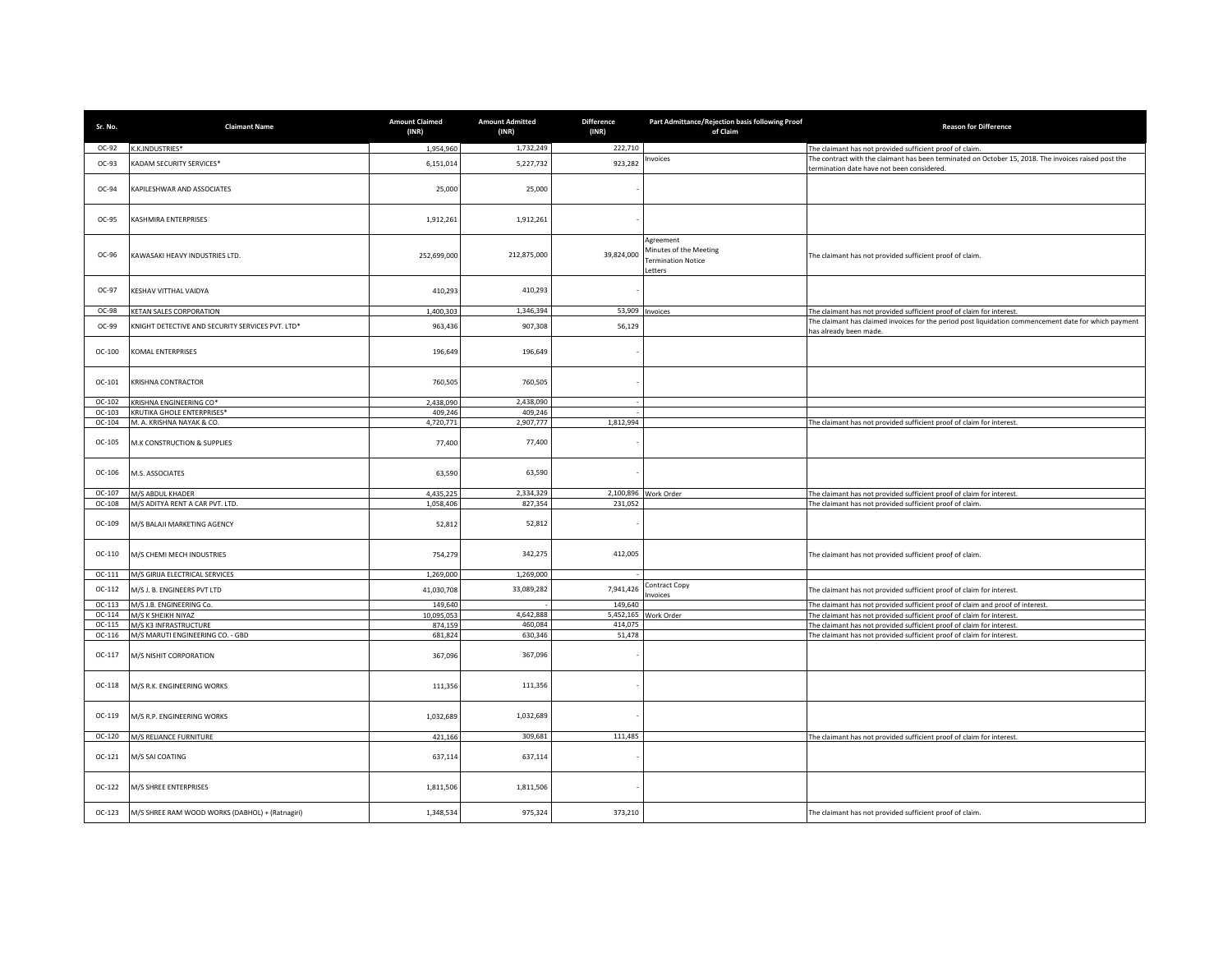| Sr. No.            | <b>Claimant Name</b>                                     | <b>Amount Claimed</b><br>(INR) | <b>Amount Admitted</b><br>(INR) | <b>Difference</b><br>(INR) | Part Admittance/Rejection basis following Proof<br>of Claim | <b>Reason for Difference</b>                                                   |
|--------------------|----------------------------------------------------------|--------------------------------|---------------------------------|----------------------------|-------------------------------------------------------------|--------------------------------------------------------------------------------|
| OC-124             | M/S SURAJ ENGINEERING                                    | 595,298                        | 595,298                         |                            |                                                             |                                                                                |
| OC-125             | M/S T.D.CHEMI MECH ENGINEERING PVT.LTD.                  | 239,700                        | 239,700                         |                            |                                                             |                                                                                |
| OC-126             | M/S VAMSEE OVERSEAS MARINE PVT LTD                       | 4,338,547                      | 4,338,547                       |                            |                                                             |                                                                                |
| OC-127             | M/S VIJAY BLAST & COATS                                  | 410,603                        | 217,887                         | 192,716                    |                                                             | The claimant has not provided sufficient proof of claim and proof of interest. |
| $OC-128$<br>OC-129 | M/S ZEMKAD TOOLS AND FASTENERS<br>M/S. AKASH ENGINEERING | 50.380<br>824,614              | 29,374<br>824,614               |                            | 21,006 Ledgers                                              | The claimant has not provided sufficient proof of claim for interest.          |
| OC-130             | M/S. AMEYA ENGINEERING                                   | 298,640                        | 298,640                         |                            |                                                             |                                                                                |
| OC-131             | M/S. B.M. ELECTRICAL                                     | 357,130                        | 357,130                         |                            |                                                             |                                                                                |
| $OC-132$           | M/S. BHAGWAN SHANKAR GHADGE                              | 138,331                        | 138,331                         |                            |                                                             |                                                                                |
| OC-133             | M/S. DATTA ENGINEERING WORK                              | 529,982                        | 529,982                         |                            |                                                             |                                                                                |
| OC-134             | M/S. DATTA MAYA ELECTRICALS                              | 339,393                        | 339,393                         |                            |                                                             |                                                                                |
| OC-135             | M/S. K.H. FURNITURE                                      | 1,039,145                      | 1,039,145                       |                            |                                                             |                                                                                |
| OC-136             | M/s. KARAN ENTERPRISE                                    | 48,879                         | 48,879                          |                            |                                                             |                                                                                |
| $OC-137$           | M/s. LAKSHMI CRYOGENICS (P) LTD*                         | 933,040                        | 884,698                         | 48,342                     |                                                             | The claimant has not provided sufficient proof of claim.                       |
| OC-138             | M/S. M.K.FURNITURE                                       | 168,692                        | 168,692                         |                            |                                                             |                                                                                |
| OC-139             | M/S. MAHALAXMI GASES                                     | 315,138                        | 49,651                          | 265,487                    |                                                             | The claimant has not provided sufficient proof of claim.                       |
| OC-140             | M/S. MATOSHREE FABRICATORS                               | 681,705                        | 681,705                         |                            |                                                             |                                                                                |
| OC-141             | M/S. MAYA ELECTRICALS                                    | 827,954                        | 827,954                         |                            |                                                             |                                                                                |
| OC-142             | M/S. OM SHREE SWAMI SAMARTH FABRICATORS                  | 1,229,425                      | 1,229,425                       |                            |                                                             |                                                                                |
| $OC-143$           | M/S. OMKAR FABRICATORS                                   | 876,772                        |                                 | 876,772                    |                                                             | The claimant has not provided any proof of claim.                              |
| OC-144             | M/S. PATIL CONSTRUCTIONS                                 | 112,801                        | 112,801                         |                            |                                                             |                                                                                |
| OC-145             | M/S. RISHIRAJ FURNITURE                                  | 218,583                        | 218,583                         |                            |                                                             |                                                                                |
| OC-146             | M/S. SAI GANESH HULL ENGINEERING                         | 313,820                        | 313,820                         |                            |                                                             |                                                                                |
| OC-147             | M/S. SANTOSHI MATA FABRICATORS                           | 695,826                        | 695,826                         |                            |                                                             |                                                                                |
| OC-148             | M/S. SHRI GAJANAN HULL FABRICATORS                       | 28,239                         | 28,239                          |                            |                                                             |                                                                                |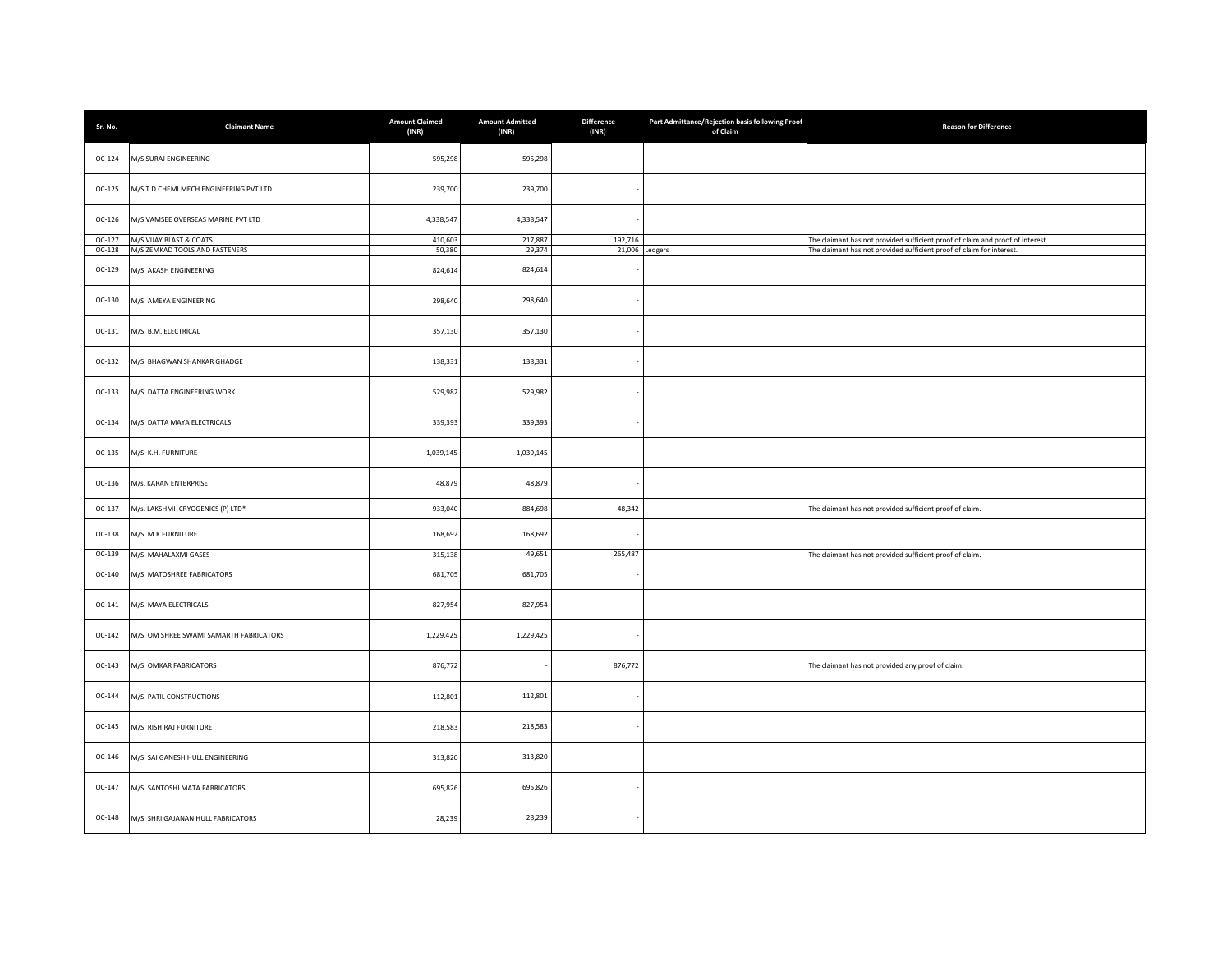| Sr. No.          | <b>Claimant Name</b>                           | <b>Amount Claimed</b><br>(INR) | <b>Amount Admitted</b><br>(INR) | Difference<br>(INR) | Part Admittance/Rejection basis following Proof<br>of Claim                                                          | <b>Reason for Difference</b>                                                   |
|------------------|------------------------------------------------|--------------------------------|---------------------------------|---------------------|----------------------------------------------------------------------------------------------------------------------|--------------------------------------------------------------------------------|
| OC-149           | M/S. SUN ENGINEERING                           | 1,383,814                      | 1,375,464                       | 8,350               |                                                                                                                      | The claimant has not provided sufficient proof of claim.                       |
| OC-150           | M/s. SUPRIYA ENTERPRISES                       | 149,250                        | 130,414                         | 18,836              | nvoices<br>Work order                                                                                                | The claimant has not provided sufficient proof of claim.                       |
| OC-151           | M/s. SUVAN SALES                               | 16,625                         | 16,625                          |                     |                                                                                                                      |                                                                                |
| OC-152           | M/S. SWAROOP ENTERPRISES                       | 764,919                        | 764,919                         |                     |                                                                                                                      |                                                                                |
| OC-153           | M/S. SWAROOP ENTERPRISES                       | 38,221                         | 38,221                          |                     |                                                                                                                      |                                                                                |
| OC-154           | M/S. ZEAL MARKETING PVT. LTD.                  | 2,321,270                      | 423,857                         | 1,897,413           |                                                                                                                      | The claimant has not provided sufficient proof of claim and proof of interest. |
| OC-155           | MAHAKALI COATING                               | 1,578,823                      | 1,578,823                       |                     |                                                                                                                      |                                                                                |
| OC-156           | MAHALAXMI FABRICATORS                          | 151,300                        | 151,300                         |                     |                                                                                                                      |                                                                                |
| OC-157           | MAHAVIR FABRICATORS                            | 7,294,938                      | 7,094,938                       | 200,000             |                                                                                                                      | The claimant has not provided sufficient proof of claim                        |
| OC-158           | MAHAVIR MANGAL HYDRO PNEUMATICS                | 674,705                        | 674,705                         |                     |                                                                                                                      |                                                                                |
| OC-159           | MAHESH B. BHAGIYA*                             | 21,000                         | 21,000                          |                     |                                                                                                                      |                                                                                |
| OC-160           | MAHESHWARI ENGINEERING                         | 1,194,019                      | 1,194,019                       |                     |                                                                                                                      |                                                                                |
| OC-161           | MALDAR DREDGERS & SALVAGERS PVT. LTD.          | 70,550,806                     | 32,776,321                      | 37,774,485          | Work Done Certificate<br>Work Order<br>nvoices<br>Votices                                                            | The claimant has not provided sufficient proof of claim for interest.          |
| OC-162           | MANGAL DEEP ENTERPRISES                        | 1,138,145                      | 1,109,099                       | 29,046              |                                                                                                                      | The claimant has not provided sufficient proof of claim                        |
| OC-163           | MANGALORE SECURITY SERVICES PVT LTD*           | 3,044,534                      | 3,044,534                       |                     |                                                                                                                      |                                                                                |
| OC-164           | Manilal R. Vishwakarma*                        | 3,923,919                      | 339,978                         | 3,583,941 Invoices  |                                                                                                                      | The claimant has not provided sufficient proof of claim.                       |
| OC-165<br>OC-166 | MANISH TRADING CORPORATION<br>MANJUNATH CRANES | 1,080,654<br>685,713           | 1,080,654<br>685,713            |                     |                                                                                                                      |                                                                                |
| OC-167           | MARUTI ENGINEERING CO                          | 907,304                        | 907,304                         |                     |                                                                                                                      |                                                                                |
| OC-168           | MARUTI ENGINEERING RATNAGIRI                   | 96,234                         | 96,234                          |                     |                                                                                                                      |                                                                                |
| OC-169           | MATESHWARI COATING (DABHOL RATNAGIRI)          | 6,917,863                      | 6,917,863                       |                     |                                                                                                                      |                                                                                |
| OC-170           | MATSON ENGINEERING CONTRACTORS                 | 744,819                        | 744,819                         |                     |                                                                                                                      |                                                                                |
| $OC-171$         | MAULI CIVIL WORKS & SUPPLIERS                  | 3,029,458                      | 3,010,707                       | 18,751              | Work Order                                                                                                           | The claimant has not provided sufficient proof of claim.                       |
| OC-172           | MEC CONSULTANT                                 | 1,044,343,410                  | 28,442,769                      | 1,015,900,641       | <b>Account Bills</b><br><b>Inward Entry Documents</b><br>etters<br>Lease Rental Bills<br><b>Idling Charges Bills</b> | The claimant has not provided sufficient proof of claim.                       |
| OC-173           | MERCES MOTORS&CO.                              | 276,393                        | 276,393                         |                     |                                                                                                                      |                                                                                |
| OC-174           | MESSRS. SAI INVESTMENTS                        | 23,041,982                     | 20,446,100                      | 2,595,882           | Court Orders<br>ease Deed                                                                                            | Claim admitted only to the extent of Hon' ble High Court Goa order.            |
| OC-175           | MILAN MADHUKAR SAWANT                          | 1,917,000                      |                                 | 1,917,000           |                                                                                                                      | The claimant has not provided sufficient proof of claim.                       |
| OC-176           | MINAKSHI AVINASH SAWANT*                       | 599,000                        | 588,000                         | 11,000              |                                                                                                                      | The claimant has not provided sufficient proof of claim.                       |
| OC-177           | MISHRA ENTERPRISES(DBL)                        | 555,347                        | 555,347                         |                     |                                                                                                                      |                                                                                |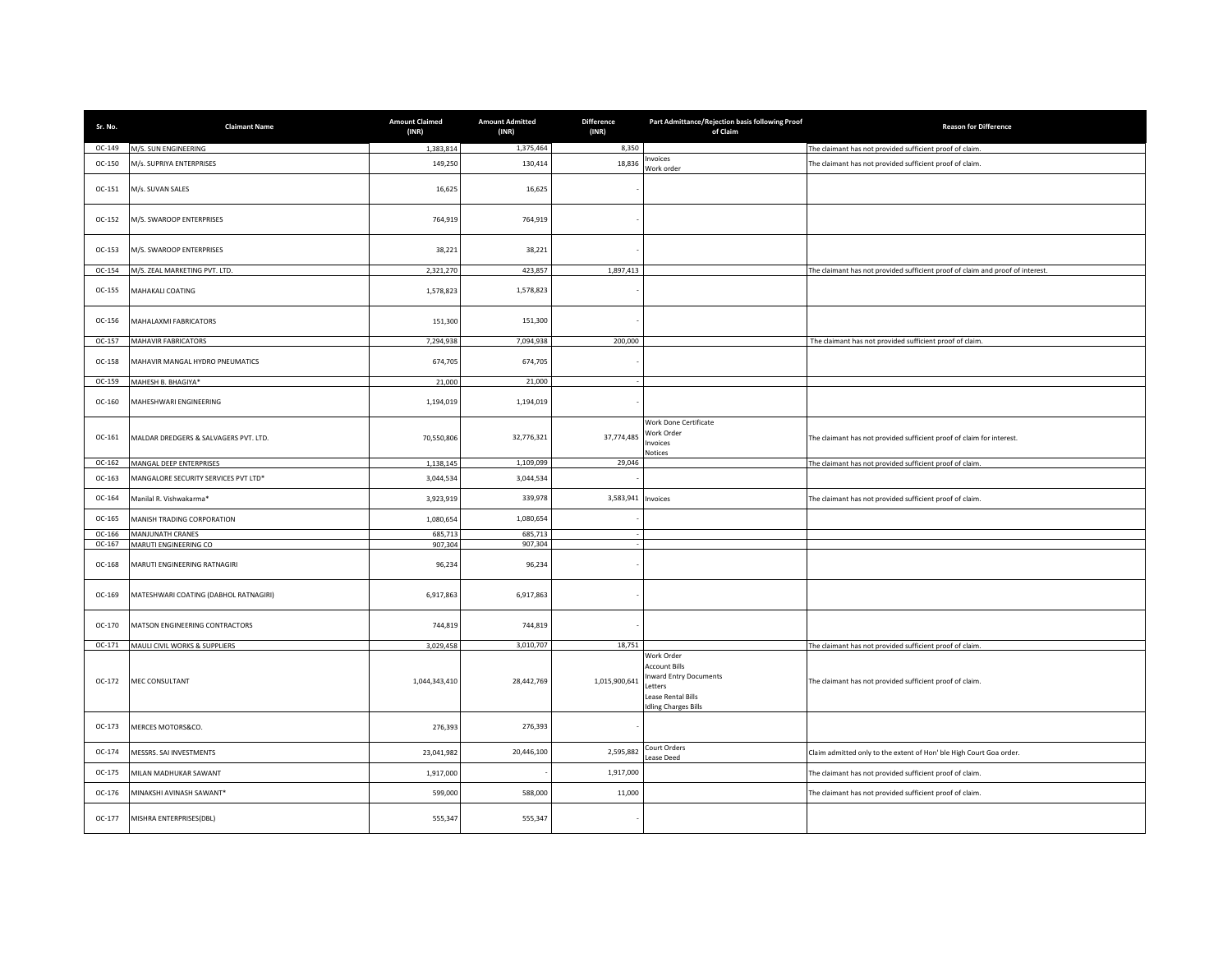| Sr. No. | <b>Claimant Name</b>                                | <b>Amount Claimed</b><br>(INR) | <b>Amount Admitted</b><br>(INR) | <b>Difference</b><br>(INR) | Part Admittance/Rejection basis following Proof<br>of Claim       | <b>Reason for Difference</b>                                                                                                                                                                                         |
|---------|-----------------------------------------------------|--------------------------------|---------------------------------|----------------------------|-------------------------------------------------------------------|----------------------------------------------------------------------------------------------------------------------------------------------------------------------------------------------------------------------|
| OC-178  | MISHRA ENTERPRISES(GBD)                             | 85,113                         | 85,113                          |                            |                                                                   |                                                                                                                                                                                                                      |
| OC-179  | <b>MNAL FABRICATORS</b>                             | 562,935                        | 562,935                         |                            |                                                                   |                                                                                                                                                                                                                      |
| OC-180  | MODERN HIRING SERVICES                              | 2,271,443                      | 2,271,443                       |                            |                                                                   |                                                                                                                                                                                                                      |
| OC-181  | MODSALES                                            | 354,075                        | 354,075                         |                            |                                                                   |                                                                                                                                                                                                                      |
| OC-182  | MODSALES ENGINEERING COMPANY                        | 3,457,835                      | 1,978,391                       | 1,479,445                  |                                                                   | The claimant has not provided sufficient proof of claim.                                                                                                                                                             |
| OC-183  | MR. PRAVIN PRAKASH ZAGADE                           | 425,113                        | 283,350                         | 141,763                    |                                                                   | The claimant has not provided sufficient proof of claim.                                                                                                                                                             |
| OC-184  | MUKKA SEA FOOD INDUSTRIES PVT LTD.*                 | 32,816,179                     | 32,359,566                      |                            | 456,613 Decree Copy                                               | The claimant has not provided sufficient proof of claim for interest.                                                                                                                                                |
| OC-185  | N. N. SHIP BUILDERS AND ENGINEERS PVT. LTD          | 68,138,617                     | 10,579,709                      | 57,558,908                 |                                                                   | The claimant has not provided sufficient proof of claim.                                                                                                                                                             |
| OC-186  | N.G.M. ENTERPRISES                                  | 111,014                        | 111,014                         |                            |                                                                   |                                                                                                                                                                                                                      |
| OC-187  | NARESH ANANT RAUT                                   | 432,300                        | 432,300                         |                            |                                                                   |                                                                                                                                                                                                                      |
| OC-188  | NATIONAL TRADERS                                    | 460,497                        | 222,911                         | 237,586                    | nvoices<br>urchase Orders                                         | The claimant has not provided sufficient proof of claim for interest.                                                                                                                                                |
| OC-189  | NAVALAI ELECTRICALS                                 | 1,174,506                      | 1,174,506                       |                            |                                                                   |                                                                                                                                                                                                                      |
| OC-190  | NAVALAI ENTERPRISES                                 | 276,811                        | 276,811                         |                            |                                                                   |                                                                                                                                                                                                                      |
| OC-191  | NEBULA BUSINESS MACHINES*                           | 1,703,027                      | 1,557,713                       |                            | 145,314 Invoices                                                  | The claimant has not provided sufficient proof of claim.                                                                                                                                                             |
| OC-192  | NEBULA INFORMATIQUE                                 | 493.277                        | 448,477                         |                            | 44,800 Invoices                                                   | The claimant has not provided sufficient proof of claim for interest.                                                                                                                                                |
| OC-193  | NEW MANGALORE PORT TRUST*                           | 1,655,185                      | 1,389,584                       | 265,601                    | Letters<br>uthority Letter<br>Agreement<br><b>TAMP Rate sheet</b> | The Claimant has not submitted sufficient proof of claim with respect to Interest and Service Tax / GST.                                                                                                             |
| OC-194  | NISHA ENGINEERING CO.                               | 615,748                        | 29,497                          | 586,251                    |                                                                   | The claimant has not provided sufficient proof of claim.                                                                                                                                                             |
| OC-195  | NISHANT KESHAV SAWANT                               | 1,041,000                      | 1,041,000                       |                            |                                                                   |                                                                                                                                                                                                                      |
| OC-196  | NP ENGINEERING                                      | 859,557                        | 859,557                         |                            |                                                                   |                                                                                                                                                                                                                      |
| OC-197  | OBEROI CHAMBERS COMMERCIAL PREMISES CO-OP SOC. LTD* | 8,413,039                      | 2,394,254                       | 6,018,785 Invoices         |                                                                   | The claimant has not considered receipt of payments made by the Corporate Debtor; further the Claim<br>Amount includes Property Tax which is payable by the Corporate Debtor to the State Property Tax<br>Authority. |
| OC-198  | <b>OJAS PAPER STOL</b>                              | 15,828                         | 15,828                          |                            |                                                                   |                                                                                                                                                                                                                      |
| OC-199  | OM ENGINEERING WORKS                                | 549,722                        | 549,722                         |                            |                                                                   |                                                                                                                                                                                                                      |
| OC-200  | OM SAI FABRICATORS                                  | 1,507,097                      | 1,507,097                       |                            |                                                                   |                                                                                                                                                                                                                      |
| OC-201  | OM SAI FABRICATORS (MANGLORE YARD)                  | 763,407                        | 763,407                         |                            |                                                                   |                                                                                                                                                                                                                      |
| OC-202  | OM SRI SAI FURNITURES                               | 192,202                        | 192,202                         |                            |                                                                   |                                                                                                                                                                                                                      |
| OC-203  | OM TECH ENGINEERING                                 | 997,474                        | 997,474                         |                            |                                                                   |                                                                                                                                                                                                                      |
| OC-204  | OMKAR ENGINEERING COMPANY                           | 1,866,398                      | 1,866,398                       |                            |                                                                   |                                                                                                                                                                                                                      |
| OC-205  | OMKAR ENGINEERING COMPANY                           | 290,376                        | 290,376                         |                            |                                                                   |                                                                                                                                                                                                                      |
| OC-206  | <b>OMKAR FABRICATORS</b>                            | 2,204,161                      | 2,204,161                       |                            |                                                                   |                                                                                                                                                                                                                      |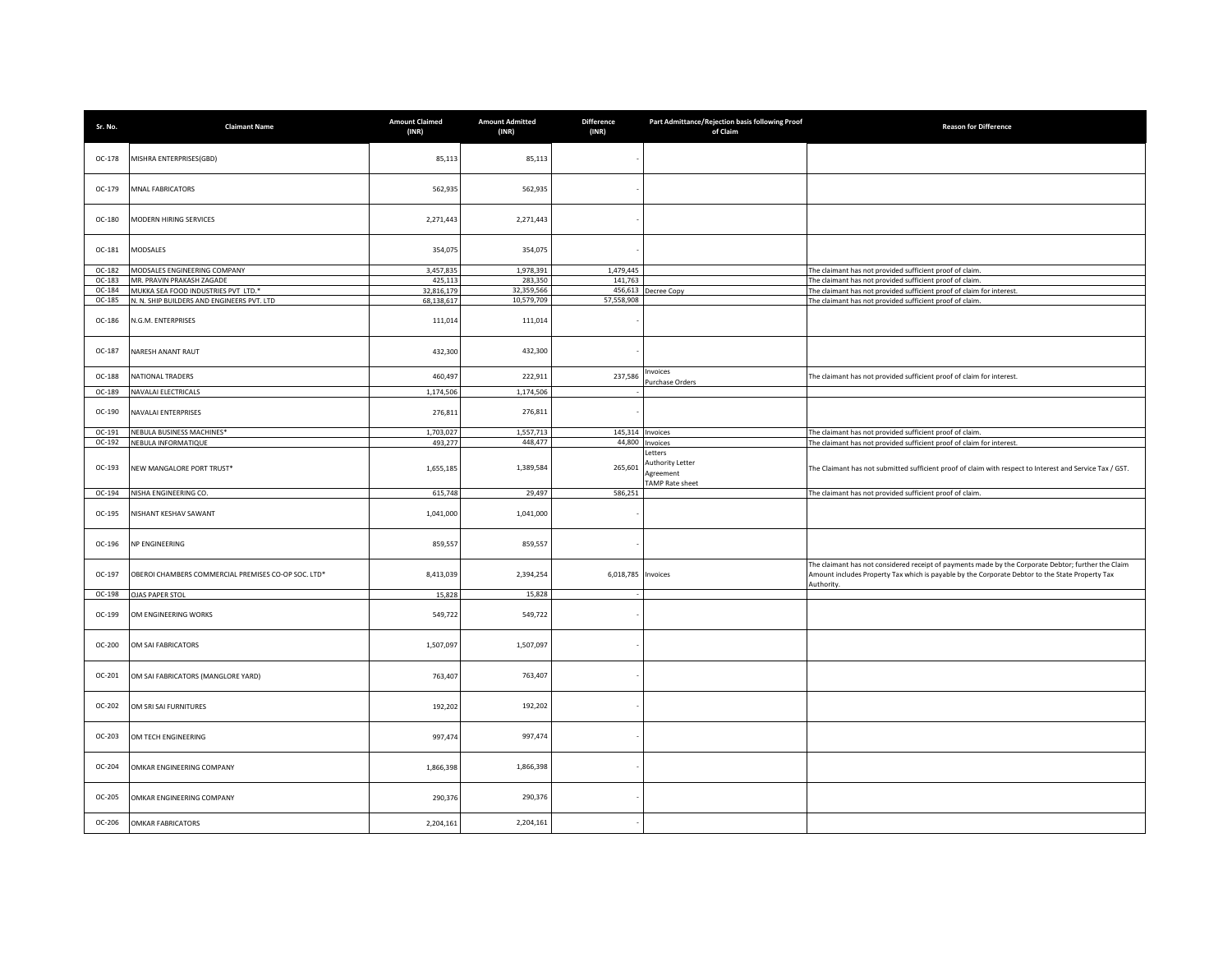| Sr. No.          | <b>Claimant Name</b>                                    | <b>Amount Claimed</b><br>(INR) | <b>Amount Admitted</b><br>(INR) | <b>Difference</b><br>(INR) | Part Admittance/Rejection basis following Proof<br>of Claim | <b>Reason for Difference</b>                                                                                                                                        |
|------------------|---------------------------------------------------------|--------------------------------|---------------------------------|----------------------------|-------------------------------------------------------------|---------------------------------------------------------------------------------------------------------------------------------------------------------------------|
| OC-207           | PAWAN ENGINERRING CO CO                                 | 208,113                        | 161,851                         | 46,262                     |                                                             | The claimant has not provided sufficient proof of claim for interest.                                                                                               |
| OC-208           | PERFECT PLY-N-WOOD                                      | 2,013,523                      | 2,013,523                       |                            |                                                             |                                                                                                                                                                     |
| OC-209           | PIONEER MARKETING                                       | 4,629,047                      | 4,629,047                       |                            |                                                             |                                                                                                                                                                     |
| OC-210           | PMS ENTERPRISES                                         | 2,103,297                      | 2,103,297                       |                            |                                                             |                                                                                                                                                                     |
| OC-211           | POOJA PRASHANT SAWANT*                                  | 447,000                        | 439,500                         |                            | 7,500 PENDING TO TRANSLATE                                  | The claimant has not provided sufficient proof of claim.                                                                                                            |
| OC-212           | PORT OFFICER - OLD PORT MANGALORE*                      | 210,355,543                    | 110,595,499                     |                            | 99,760,044 Order in ApealTaxpayers CounterfoilAgreement     | The claimant has not provided sufficient proof of claim with respect to lease rent, penalty and tax.                                                                |
| OC-213<br>OC-214 | PRAJAKTA ULHAS SAWANT*<br>PRASHANT PRABHAKAR SAWANT*    | 518,100<br>447,000             | 509,025<br>439,500              |                            | 7,500 PENDING TO TRANSLATE                                  | 9,075 LAND LEASE AGREEMENTPENDING TO TRANSLATE The claimant has not provided sufficient proof of claim.<br>The claimant has not provided sufficient proof of claim. |
| $OC-215$         | PRISM FABRICTORS                                        | 576,053                        | 576,053                         |                            |                                                             |                                                                                                                                                                     |
| OC-216           | PUSHPAM COPY CENTER                                     | 2,036,270                      | 480,527                         | 1,555,743                  |                                                             | The claimant has not provided sufficient proof of claim and proof of interest.                                                                                      |
| OC-217           | RADHE ENTERPRISES                                       | 7.101.176                      | 4,728,866                       | 2,372,310                  |                                                             | The claimant has not provided sufficient proof of claim for interest.                                                                                               |
| OC-218           | RAGHAVENDRA - DEPUTY COMMISSIONER OF CUSTOMS (RECOVERY) | 554.474.434                    | 554,474,434                     |                            |                                                             |                                                                                                                                                                     |
| OC-219           | RAJ ENGINEERING WORKS                                   | 587,903                        | 587,903                         |                            |                                                             |                                                                                                                                                                     |
| OC-220           | RAJDHAN METAL                                           | 10,958,173                     | 4,545,179                       | 6,412,994                  |                                                             | The claimant has not provided sufficient proof of claim for interest.                                                                                               |
| $OC-221$         | RAJESH K SAWANT                                         | 713,864                        | 629.822                         | 84.042                     |                                                             | The claimant has not provided sufficient proof of claim.                                                                                                            |
| OC-222           | RAMA SHIP BUILDERS                                      | 1,037,196                      | 1,022,196                       | 15,000                     |                                                             | The claimant has not provided sufficient proof of claim.                                                                                                            |
| OC-223<br>OC-224 | RAMCHANDRA MAHADEV MAHADIK<br>REGAL ENTERPRISES         | 831,600<br>2,393,546           | 791,600<br>1,031,231            | 40,000<br>1,362,315        |                                                             | The claimant has not provided sufficient proof of claim.<br>The claimant has not provided sufficient proof of claim and proof of interest.                          |
| OC-225           | RIDDHI SIDDHI FABRICATORS                               | 167,334                        | 167,334                         |                            |                                                             |                                                                                                                                                                     |
|                  |                                                         |                                |                                 |                            |                                                             |                                                                                                                                                                     |
| OC-226           | ROHIT S RAO                                             | 229,913                        | 110,535                         |                            | 119,378 PURCHASE ORDERSLABOUR BILLS                         | The claimant has not provided sufficient proof of claim for interest.                                                                                               |
| OC-227           | RUSHABH ENGINEERS                                       | 390,084                        | 390,084                         |                            |                                                             |                                                                                                                                                                     |
| OC-228           | S.B.HYDRULICS                                           | 577,399                        | 577,399                         |                            |                                                             |                                                                                                                                                                     |
| OC-229           | S.R. COATING                                            | 4.976.873                      | 4,728,030                       | 248,843                    |                                                             | The claimant has not provided sufficient proof of claim.                                                                                                            |
| OC-230           | S.S. CONSULTANT                                         | 2.648.000                      | 1.077.897                       |                            | 1,570,103 WORK ORDERS                                       | The claimant has not provided sufficient proof of claim.                                                                                                            |
| OC-231           | S.S. WOOD WORKS                                         | 392,919                        | 392,919                         |                            |                                                             |                                                                                                                                                                     |
| OC-232           | SAANVI ENTERPRISES                                      | 96,957                         | 96,957                          |                            |                                                             |                                                                                                                                                                     |
| OC-233           | <b>SAGAR ENTERPRISES</b>                                | 184,878                        | 184,878                         |                            |                                                             |                                                                                                                                                                     |
| OC-234           | SAGAR MARINE SERVICES                                   | 2,336,787                      | 2,336,787                       |                            |                                                             |                                                                                                                                                                     |
| OC-235           | SAHAS FABRICATORS                                       | 722,963                        | 722,963                         |                            |                                                             |                                                                                                                                                                     |
| OC-236           | SAI EARTH MOVERS                                        | 3,643,696                      | 2,366,038                       | 1,277,658                  |                                                             | The claimant has not provided sufficient proof of claim for interest.                                                                                               |
| OC-237           | SAI ENTERPRISES                                         | 839,575                        |                                 | 839,575                    |                                                             | The claimant has not provided sufficient proof of claim.                                                                                                            |
| OC-238           | SAI FURNITURE WORKS                                     | 267,253                        | 267,253                         |                            |                                                             |                                                                                                                                                                     |
| OC-239           | SAI KRUPA KIRANA STORES                                 | 414,854                        | 414,854                         |                            |                                                             |                                                                                                                                                                     |
| OC-240           | SAI VARSHA FABRICATION & PIPING WORKS                   | 2,598,254                      | 2,598,254                       |                            |                                                             |                                                                                                                                                                     |
| OC-241           | SAI VARSHA PIPING WORKS                                 | 139,781                        | 139,781                         |                            |                                                             |                                                                                                                                                                     |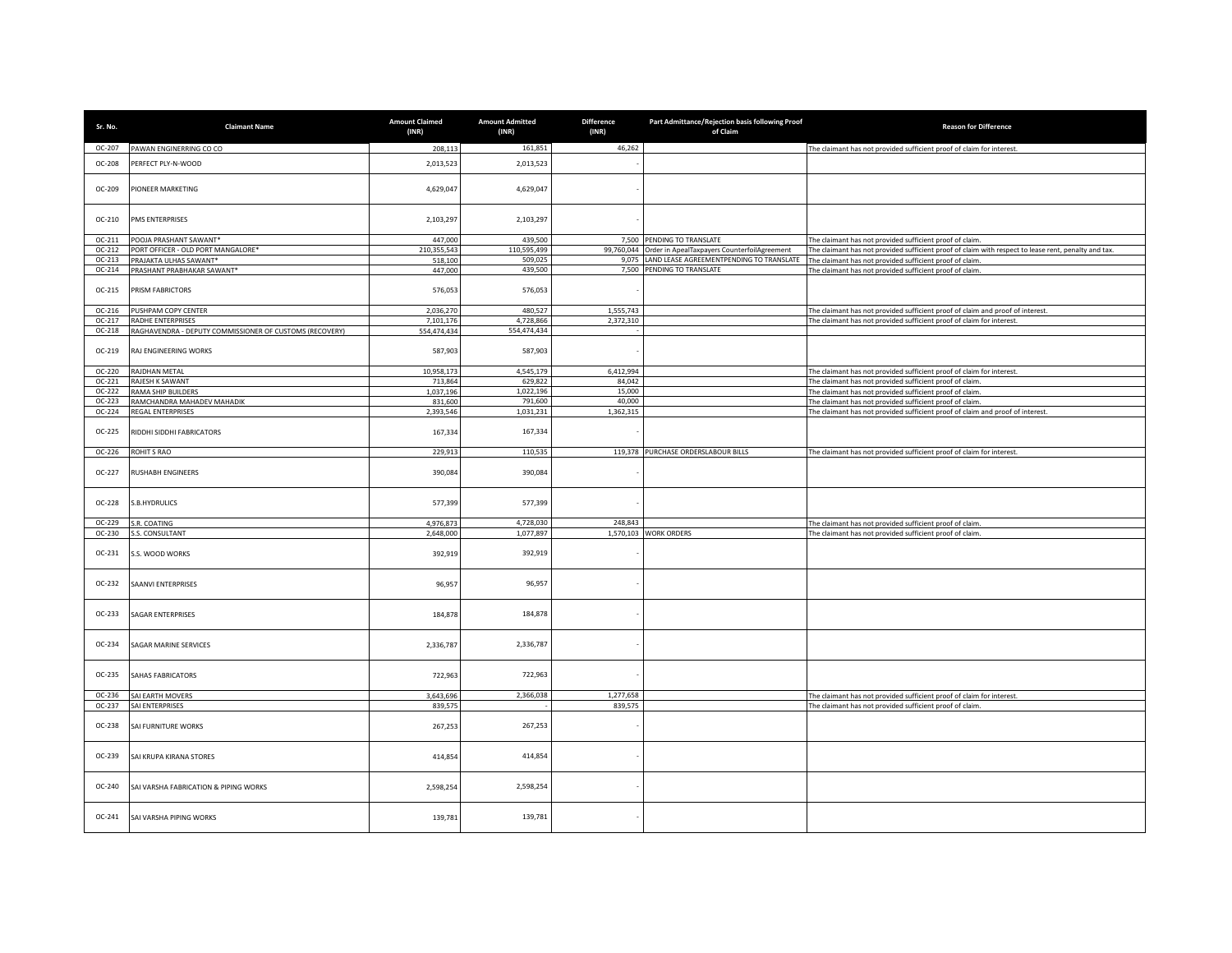| Sr. No.  | <b>Claimant Name</b>               | <b>Amount Claimed</b><br>(INR) | <b>Amount Admitted</b><br>(INR) | <b>Difference</b><br>(INR) | Part Admittance/Rejection basis following Proof<br>of Claim | <b>Reason for Difference</b>                                                                             |
|----------|------------------------------------|--------------------------------|---------------------------------|----------------------------|-------------------------------------------------------------|----------------------------------------------------------------------------------------------------------|
| OC-242   | SAMARTH SAI FABRICATORS            | 1,265,647                      | 1,265,647                       |                            |                                                             |                                                                                                          |
| OC-243   | SANIKA FURNITURE WORKS             | 489,706                        | 489,706                         |                            |                                                             |                                                                                                          |
| OC-244   | SANIKA TOURS AND TRAVELS           | 5,046,874                      | 5,046,874                       |                            |                                                             |                                                                                                          |
| OC-245   | SANSKRUTI ENTERPRISES              | 601,063                        | 159,583                         | 441,480                    |                                                             | The claimant has not provided sufficient proof of claim for interest.                                    |
| OC-246   | SANTOSHIMATA COATING AND PAINTING  | 175,619                        | 175,619                         |                            |                                                             |                                                                                                          |
| OC-247   | SATYAM ENGINEERING (DBL)           | 155,441                        | 155,441                         |                            |                                                             |                                                                                                          |
| OC-248   | SATYAM ENGINEERING (GBD)           | 520,827                        | 50,000                          |                            | 470,827 LETTER FOR RELEASING OF GAURANTEE MONEY             | The claimant has not provided sufficient proof of claim.                                                 |
| OC-249   | SEA LAND MARINE                    | 538,032                        | 538,032                         |                            |                                                             |                                                                                                          |
| OC-250   | <b>SEASTAR SURVEYS</b>             | 760,858                        | 700,380                         |                            | 60,478 TDS CERTIFICATES                                     | The claimant has not provided sufficient proof of claim.                                                 |
| OC-251   | <b>SEEB MARINE</b>                 | 688,692                        | 688,692                         |                            |                                                             |                                                                                                          |
| OC-252   | Shabbir A. Gafoor Darvesh          | 36,900                         | 35,910                          | 990                        |                                                             | The claimant has not provided sufficient proof of claim.                                                 |
| OC-253   | SHABIRA FABRICATORS                | 659,964                        | 659,964                         |                            |                                                             |                                                                                                          |
| OC-254   | Shailesh Sudhakar Tavsalkar        | 280,200                        | 264,150                         | 16,050                     |                                                             | The claimant has not provided sufficient proof of claim.                                                 |
| OC-255   | SHAKEEL AND MAHBOOB                | 1,815,311                      | 1,815,311                       |                            |                                                             |                                                                                                          |
| OC-256   | <b>SHANTADURGA ELECTRICALS</b>     | 743,474                        | 743,474                         |                            |                                                             |                                                                                                          |
| OC-257   | SHANTARAM LAXMAN VANDARKAR         | 100,659                        | 100,659                         |                            |                                                             |                                                                                                          |
| OC-258   | SHASHIDHAR TANTRY P.               | 493,581                        | 194,678                         |                            | 298,903 CASH MEMOS                                          | The claimant has not provided sufficient proof of claim.                                                 |
| OC-259   | SHEETAL COATING                    | 951,556                        | 951,556                         |                            |                                                             |                                                                                                          |
| OC-260   | SHEETAL COATING (DBL)              | 4,297,585                      | 4,297,585                       |                            |                                                             |                                                                                                          |
| OC-261   | SHIPPING CORPORATION OF INDIA LTD  | 372,215,833                    |                                 | 372,215,833                |                                                             | The claim is currently under arbitration and awaiting orders from the respective Adjudicating Authority. |
| OC-262   | SHIPPING CORPORATION OF INDIA LTD  | 15,189,747                     | 15,189,747                      |                            |                                                             |                                                                                                          |
| OC-263   | SHIVA ENGINEERING WORKS            | 900,513                        | 900,513                         |                            |                                                             |                                                                                                          |
| OC-264   | SHIVAM COATING                     | 1,427,176                      | 1,427,176                       |                            |                                                             |                                                                                                          |
| OC-265   | SHREE BALAJI CONSTRUCTION          | 17,387,836                     | 17,387,836                      |                            |                                                             |                                                                                                          |
| OC-266   | SHREE BRAMHAND ENTERPRISES         | 42,005                         | 16,227                          | 25,778                     |                                                             | The claimant has not provided sufficient proof of claim.                                                 |
| OC-267   | SHREE CONSTRUCTIONS                | 19,034                         | 19,034                          |                            |                                                             |                                                                                                          |
| $OC-268$ | SHREE DATTAKRUPA TOURS AND TRAVELS | 1,162,109                      | 394,740                         |                            | 767,369 CASH MEMOSBILLS                                     | The claimant has not provided sufficient proof of claim.                                                 |
| OC-269   | SHREE GANESH COATING               | 2.703.427                      | 2,703,427                       |                            |                                                             |                                                                                                          |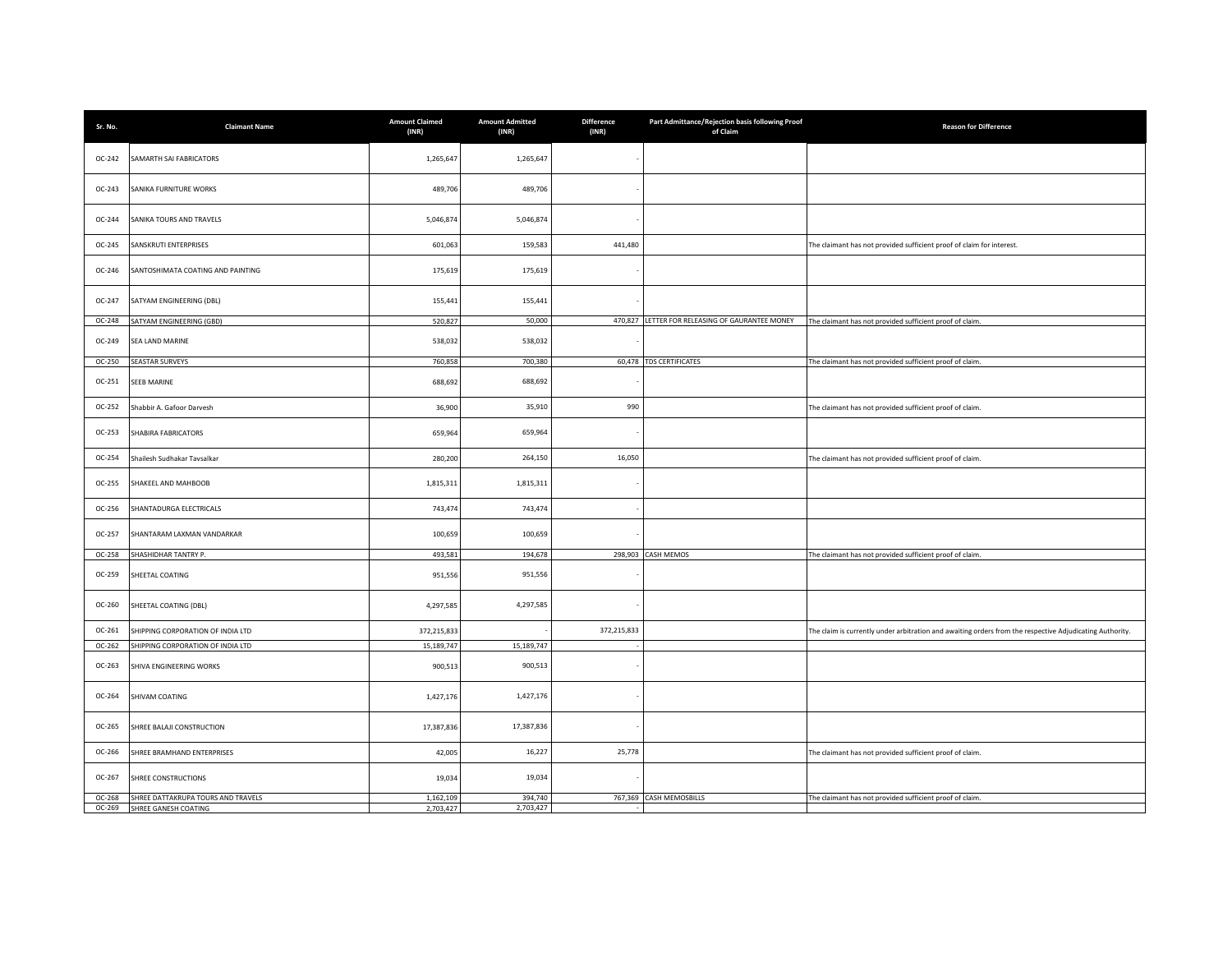| Sr. No. | <b>Claimant Name</b>                                     | <b>Amount Claimed</b><br>(INR) | <b>Amount Admitted</b><br>(INR) | <b>Difference</b><br>(INR) | Part Admittance/Rejection basis following Proof<br>of Claim | <b>Reason for Difference</b>                                                                                                                                            |
|---------|----------------------------------------------------------|--------------------------------|---------------------------------|----------------------------|-------------------------------------------------------------|-------------------------------------------------------------------------------------------------------------------------------------------------------------------------|
| OC-270  | SHREE GANESH COATING -RTN                                | 196,114                        | 196,114                         |                            |                                                             |                                                                                                                                                                         |
| OC-271  | SHREE GANESH TRAVELS*                                    | 532,350                        | 532,350                         |                            |                                                             |                                                                                                                                                                         |
| OC-272  | SHREE GURUKRUPA TOURS AND TRAVELS                        | 963,875                        | 335,339                         | 628,536 BILL - 1           |                                                             | The claimant has not provided sufficient proof of claim.                                                                                                                |
| OC-273  | SHREE SWAMI SAMARTH ENGINEERING PIPING                   | 603,392                        | 603,392                         |                            |                                                             |                                                                                                                                                                         |
| OC-274  | SHRI MAULI ENGINEERING WORKS                             | 184,575                        | 184,575                         |                            |                                                             |                                                                                                                                                                         |
| OC-275  | SHRI SATERI DEVI ELECTRICAL WORKS                        | 379,085                        | 379,085                         |                            |                                                             |                                                                                                                                                                         |
| OC-276  | SHRIRAM ENTERPRISES                                      | 1,073,953                      | 1,073,953                       |                            |                                                             |                                                                                                                                                                         |
| OC-277  | SHRIRAM ROADLINES                                        | 927,140                        | 927,140                         |                            |                                                             |                                                                                                                                                                         |
| OC-278  | Shubham Structural and Civil Engineers Pvt Ltd           | 97,960,559                     | 43,985,557                      | 53,975,002                 |                                                             | The claimant has not provided sufficient proof of claim for interest.                                                                                                   |
| OC-279  | SIDDHIVINAYAK COATING                                    | 184,285                        | 184,285                         |                            |                                                             |                                                                                                                                                                         |
| OC-280  | SIDDHIVINAYAK EXCEL MOTELS PVT. LTD.                     | 364,856                        | 347,752                         | 17,104                     |                                                             | The claimant has not provided sufficient proof of claim.                                                                                                                |
| OC-281  | SIDHIVINAYAK PIPING AND HULL FABRICATION                 | 1,018,345                      | 1,018,345                       |                            |                                                             |                                                                                                                                                                         |
| OC-282  | SINGH ENGINEERING                                        | 824,090                        | 781,109                         | 42,981                     |                                                             | The claimant has not provided sufficient proof of claim.                                                                                                                |
| OC-283  | SIS INDIA LTD*                                           | 2,299,125                      | 2,299,125                       |                            |                                                             |                                                                                                                                                                         |
| OC-284  | SMART GUARD SECURITY PVT LTD.                            | 1,491,923                      | 1,491,923                       |                            |                                                             |                                                                                                                                                                         |
| OC-285  | SRI BALAJI EQUIPMENTS                                    | 1,568,151                      | 585,131                         | 983,020                    |                                                             | The claimant has not provided sufficient proof of claim for interest.                                                                                                   |
| OC-286  | <b>STAR ENTERPRISES</b>                                  | 252,825                        | 145,621                         | 107,204                    |                                                             | The claimant has not provided sufficient proof of claim.                                                                                                                |
| OC-287  | STEADFAST SHIPPING PRIVATE LIMITED                       | 933,639,293                    |                                 |                            | 933,639,293 AGREEMENT FOR HIRE                              | The claimant has not provided any proof of claim.                                                                                                                       |
| OC-288  | SUDHAKAR S POONJA                                        | 8,830,520                      | 8,830,520                       |                            |                                                             |                                                                                                                                                                         |
| OC-289  | SUKHAKARTA PIPING                                        | 510,535                        | 510,535                         |                            |                                                             |                                                                                                                                                                         |
| OC-290  | SUKHAKARTA PIPING AND HULL FABRICATION                   | 3,849,024                      | 3,849,024                       |                            |                                                             |                                                                                                                                                                         |
| OC-291  | <b>SUMER ENTERPRISES</b>                                 | 810,265                        | 749,750                         | 60,516                     |                                                             | The claimant has not provided sufficient proof of claim.                                                                                                                |
| OC-292  | SUNBEAM RIGVENT MFG CO PVT LTD                           | 950,476                        | 950,476                         |                            |                                                             |                                                                                                                                                                         |
| OC-293  | SUSHAWET FURNITURE                                       | 44,064                         | 44,064                          |                            |                                                             |                                                                                                                                                                         |
| OC-294  | SWASTIK AGENCIES                                         | 218,854                        | 218,854                         |                            |                                                             |                                                                                                                                                                         |
| OC-295  | THE ASSISTANT COMMISSIONER CUSTOMS DIVISION, RATNAGIRI   | 397,203,327                    | 343,548,315                     |                            |                                                             | 53,655,012 Signed bonded warehouse stock statementsCost red The claimant has not provided sufficient proof of claim with respect to interest and cost recovery charges. |
| OC-296  | THE COMMISSIONER OF CUSTOMS (IMPORT - II)<br>BHANDARLI   | 136,417,020                    | 136,417,020                     |                            |                                                             |                                                                                                                                                                         |
| OC-297  | THE COMMISSIONER OF CUSTOMS (IMPORT - II)<br>HODBUNDER   | 14,235,840                     | 13,971,710                      |                            |                                                             | 264,130 Signed bonded warehouse stock statementsInterest The Claimant has not provided sufficient proof of claim with respect to cost recovery charges.                 |
| OC-298  | JNITECH MARINE PVT LTD                                   | 11,309,854                     | 6,443,310                       | 4,866,544                  |                                                             | The claimant has not provided sufficient proof of claim for interest.                                                                                                   |
| OC-299  | UNITED TRADING CORPORATION                               | 678,354                        | 678,354                         |                            |                                                             |                                                                                                                                                                         |
| OC-300  | URMILLA ULHAS SAWANT                                     | 2,699,528                      | 2,699,528                       |                            |                                                             |                                                                                                                                                                         |
| OC-301  | URMILLA ULHAS SAWANT on behalf of Shamlal Manohar Sawant | 1,061,850                      | 1,052,775                       |                            | 9,075 PENDING TO TRANSLATE                                  | The claimant has not provided sufficient proof of claim.                                                                                                                |
| OC-302  | USHA FIRE AND SAFETY EQUIPMENTS                          | 301,168                        | 203,492                         |                            |                                                             | 97,676 PURCHASE ORDER - 1DELIVERY CHALLAN - 1TAX INV The claimant has not provided sufficient proof of claim for interest.                                              |